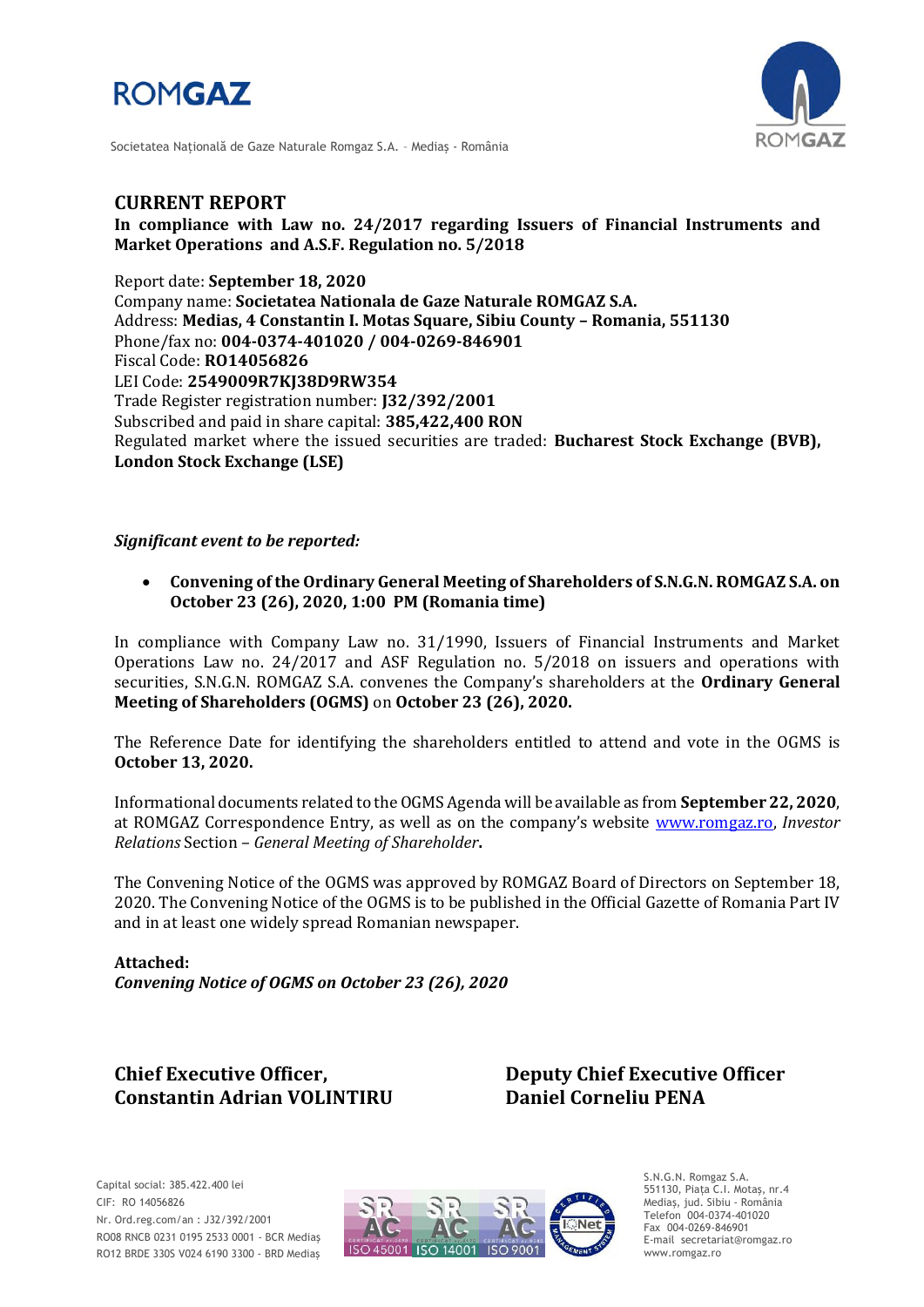

Societatea Naţională de Gaze Naturale Romgaz S.A. – Mediaş - România



## **C O N V E N I N G N O T I C E**

The Board of Directors of S.N.G.N. "ROMGAZ" – S.A., a company managed in an one-tier system, incorporated and operating under the laws of Romania, registered with the Trade Register Office of Sibiu Court under number J32/392/2001, fiscal code RO 14056826, having its headquarters at Medias, 4 Constantin Motas Square, Sibiu County, with a subscribed and paid up share capital of RON **385,422,400** (hereinafter referred to as "ROMGAZ" or the "Company"),

### **CONVENES**

**the Ordinary General Meeting of Shareholders (OGMS) on October 23, 2020**, at **1:00 pm**  (Romania Time at the SNGN ROMGAZ SA working point located in Bucharest, Sector 1, 59 Grigore Alexandrescu Street, 5th floor, having the following:

### **AGENDA**

- **Item 1 Approve SNGN Romgaz SA rectified individual 2020 Income and Expenditure Budget**
- **Item 2 Present the rectified consolidated 2020 Income and Expenditure Budget of Romgaz Group**
- **Item 3 Extend the mandates of interim directors for a period of 2 months from their expiration date, according to article 64<sup>1</sup> para (5) of GEO no.109/2011 on corporate governance of public enterprises**
- **Item 4 Approve the template and the content of the addendum to be concluded to the directors' agreements, related to extending by 2 months the term of the directors' agreements of interim directors**
- **Item 5 Authorize the representative of the Ministry of Economy, Energy and the Business Environment in S.N.G.N. ROMGAZ S.A General Meeting of Shareholders to sign the addenda that extend the term of directors' agreements of interim directors**
- **Item 6 Authorise the Chairman and the Secretary of the meeting to sign the resolution of the Ordinary General Meeting of Shareholders**



S.N.G.N. Romgaz S.A. 551130, Piața C.I. Motaş, nr.4 Mediaş, jud. Sibiu - România Telefon: 004-0374 - 401020 Fax: 004-0269-846901 E-mail: secretariat@romgaz.ro www.romgaz.ro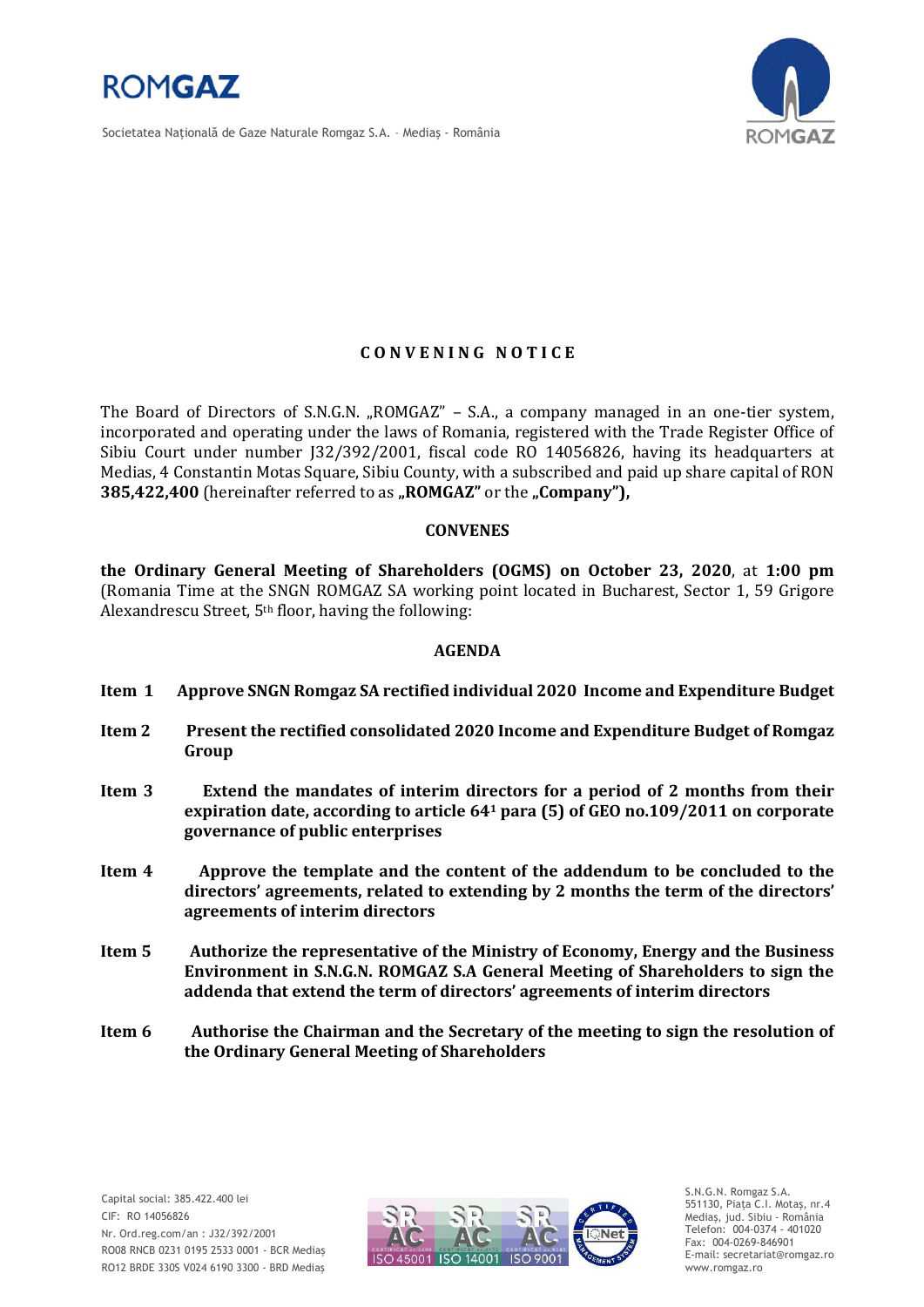Only shareholders who are registered as S.N.G.N. "ROMGAZ" S.A. shareholders on **October 13, 2020** (the "Reference Date") in the Company's Register of Shareholders kept and issued by Depozitarul Central S.A. (Central Depositary) may attend and cast their votes in OGMS.

Informational documents related to the items of the OGMS agenda, the draft of resolutions proposed to be adopted by OGMS will be available as from **September 22, 2020,** on working days, at the registry desk of the Company located in Medias, 4 Constantin Motas Square, Sibiu County, Romania, postal code 551130 ("**ROMGAZ Correspondence Entry**") as well as on the website of the Company [\(www.romgaz.ro\)](http://www.romgaz.ro/). **ROMGAZ Correspondence Entry** is open between hours 7:30 am – 3:30 pm (Romania Time), except for non-business days and public holidays. The shareholders of the Company may obtain, upon request, copies of the documents related to the items included on the OGMS agenda.

One or more shareholders representing, individually or jointly, at least 5% of the share capital of the Company may demand, through a request submitted to the Board of Directors of the Company:

- a) the insertion of additional items on the agenda of the OGMS;
- b) approval of draft OGMS resolutions for the items included on the agenda of the OGMS or for new items proposed to be included on the agenda.

The request to add new items on the agenda of the OGMS shall be made in writing and it will fulfil cumulatively the following conditions:

- a) it will include the last and first name, identity card type, serial number and number of the identity card, permanent residence or residence, as the case may be, and citizenship of the shareholder/shareholders, if the request is filed by one or more shareholders acting as natural person, and/or the name, registered office address, the shareholder/shareholders registration number and the name of the institution/authority where the shareholder, legal person, has applied to obtain the legal status, if the request is filed by one or more shareholders acting as legal persons;
- b) it will include, as the case may be, the last name, first name, personal identification number and citizenship of the legal representative/representatives who file the request on behalf of the shareholder/shareholders;
- c) it will include, as the case may be, the last name, first name, personal identification number and citizenship of the conventional representative/representatives, natural persons, and/or name, registration number of the shareholder/shareholders and the name of the institution/authority where the shareholder, legal entity, has applied to obtain the legal status, and the last name and first name of the legal representative of the conventional representative/representatives of the shareholder/shareholders, legal persons, who file the request on behalf and on account of the shareholder/shareholders;
- d) it will include the request to add new items on the agenda of the OGMS;
- e) it will include the request to submit for approval to OGMS the draft resolutions for the new items included in the request to add new items on the agenda;
- f) it will include the shareholder's, legal representative's or the conventional representative's signature, as the case may be,
- g) it will have as annex the draft resolution/resolutions submitted for approval of OGMS, and, as the case may be, the power of attorney mandating the conventional representative to request new items on the agenda of OGMS, on behalf and on the account of the shareholder/shareholders;
- h) it will be sent to and registered at ROMGAZ Correspondence Entry, in Romanian or English, by any type of courier service with proof of delivery, or by e-mail with incorporated extended electronic signature, in accordance with Law no. 455/2001 on the electronic signature, at [secretariat.aga@romgaz.ro](mailto:secretariat.aga%40romgaz.ro) by **October 8, 2020, 3:30 pm** (Romania Time). Both means of transmission shall be clearly marked with capital letters "FOR THE ORDINARY GENERAL MEETING OF SHAREHOLDERS OF OCTOBER 23, 2020".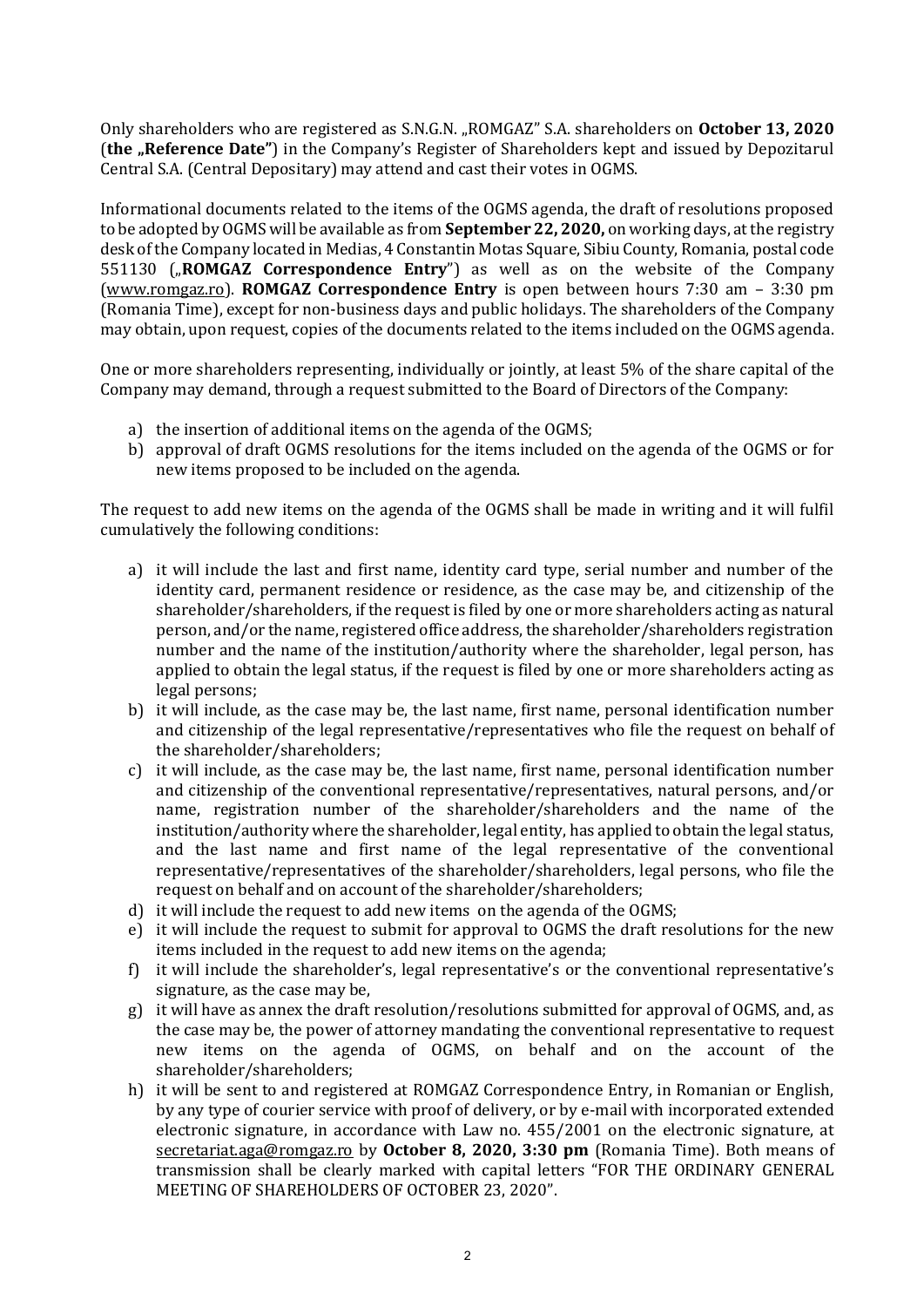The request for OGMS approval of draft resolutions for the items included on the agenda of OGMS shall be in writing, and, it will fulfil cumulatively the following conditions:

- a) it will include the last and first name, the identity card type, serial number and number, permanent residence or residence, as the case may be, and citizenship of the shareholder, if the request is filed by a shareholder, natural person, or the name, registered office address, the shareholder registration number and the institution/public authority where the shareholder, legal entity, has applied to obtain the legal status, if the request is filed by a shareholder acting as legal entity;
- b) it will include, as the case may be, the last name, first name, personal identification number and citizenship of the legal representative who files the request on behalf of the shareholder;
- c) as the case may be, to include the last and first name, personal identification number, address and citizenship of the conventional representative natural person, or the name, registration number of the shareholder and the name of the public institution/authority where the legal person shareholder recorded to obtain legal personality, as well as the last and first name of the conventional representative's legal representative, legal person making the request on behalf and on account of the shareholder;
- d) to include the request to submit for OGMS approval of one or more resolution drafts for the items on the agenda;
- e) the signature of the shareholder, legal representative or as the case may be of the conventional representative;
- f) to attach the resolution draft/drafts requested to be submitted for approval of the OGMS and as the case may be, the power of attorney based on which the conventional representative expresses the request to submit for OGMS approval one or more resolution drafts for the items on the agenda, for and on behalf of the shareholder/shareholders;
- g) it will be sent to and registered at ROMGAZ Correspondence Entry, in Romanian or English, by any type of courier service with proof of delivery, or by e-mail with incorporated extended electronic signature, in accordance with Law no. 455/2001 on the electronic signature, at [secretariat.aga@romgaz.ro](mailto:secretariat.aga%40romgaz.ro) by **October 8, 2020, 3:30 pm** (Romania Time). Both means of transmission shall be clearly marked with capital letters "FOR THE ORDINARY GENERAL MEETING OF SHAREHOLDERS OF OCTOBER 23, 2020".

Starting with **October 12, 2020** the requests to add one or more additional items on the OGMS agenda, as well as the requests to submit for approval of the OGMS resolution drafts for the items included on the OGMS agenda may be reviewed at ROMGAZ Correspondence Entry or at <https://www.romgaz.ro/en/aga>

Company shareholders may address questions and request an answer to such questions related to items on the OGMS agenda.

The application requesting an answer to the addressed questions related to the items of the OGMS agenda, shall be made in writing and it will fulfil cumulatively the following conditions:

- a) the last and first name, type of identity document, series and number of the identity document, address and, as the case may be, residence and citizenship of the shareholder if the application is made by a shareholder natural person, or the name, address of the registered office, registration number of the shareholder and the name of the public institution/authority where the legal person shareholder is registered to obtain legal personality, if the application is made by a legal person shareholder;
- b) as the case may be, to include the first and last name, personal identification number and citizenship of the legal representative that makes the request on behalf and on account of the shareholder;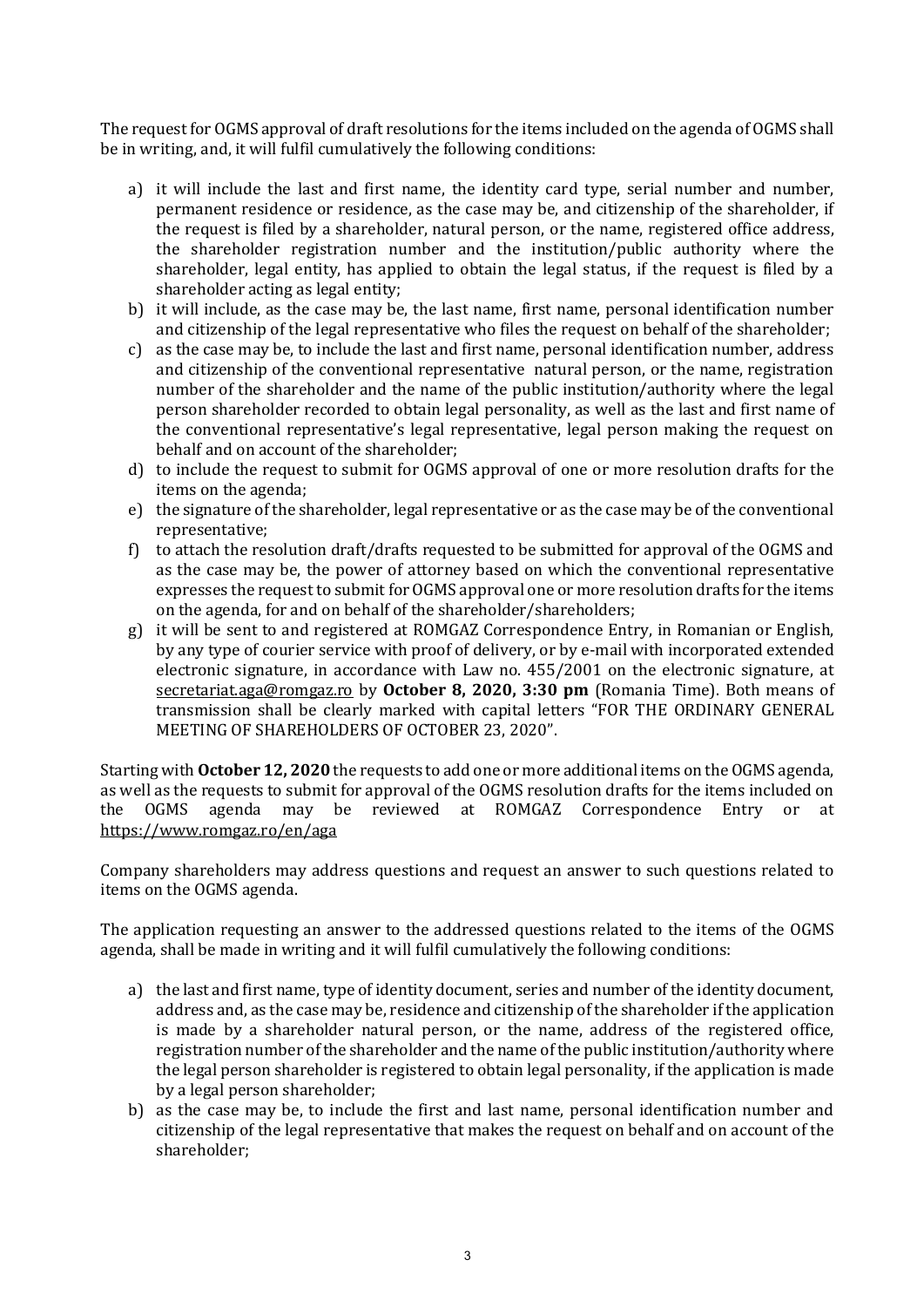- c) as the case may be, to include the last and first name, personal identification number, address and citizenship of the conventional representative natural person, or the name, registration number of the shareholder and the name of the public institution/authority where the legal person shareholder recorded to obtain legal personality, as well as the last and first name of the conventional representative's legal representative, legal person making the request on behalf and on account of the shareholder;
- d) to include the request to receive an answer to the addressed questions related to the items on the OGMS agenda by indicating such questions;
- e) the signature of the shareholder, of the legal representative or a the case may be of the conventional representative;
- f) as the case may be, to attach the power of attorney based on which the conventional representative files the application to receive an answer to the questions related to the OGMS agenda, on behalf and on account of the shareholders;
- g) it will be sent to and registered at ROMGAZ Correspondence Entry, in Romanian or English, by any type of courier service with proof of delivery, or by e-mail with incorporated extended electronic signature, in accordance with Law no. 455/2001 on the electronic signature, at [secretariat.aga@romgaz.ro](mailto:secretariat.aga%40romgaz.ro) by **October 15, 2020, 3:30 pm** (Romania Time). Both means of transmission shall be clearly marked with capital letters "FOR THE ORDINARY GENERAL MEETING OF SHAREHOLDERS OF OCTOBER 23, 2020".

Shareholders registered on the Reference Date in the Company's Register of Shareholders kept and issued by Depozitarul Central S.A. may attend the OGMS and may vote:

- i. in person direct vote;
- ii. through a representative with a special or general power of attorney;
- iii. by correspondence.

The special power of attorney form:

- a) will be available, in Romanian and English, as from **September 22, 2020** at ROMGAZ Correspondence Entry and on the Company's web page <https://www.romgaz.ro/en/aga>
- b) will include the shareholder identification method, the number of owned shares, as well as the voting options "for" or "against" or "abstain" for every issue to be voted upon;
- c) will be updated by the Company if new items are added on the agenda of the OGMS;
- d) will be filled in and signed by the shareholder, in three counterparts: one for the shareholder, one for the representative, and one for the Company.

The general power of attorney will be awarded by the shareholder acting as client, only to an agent as it is defined under Art. 2, Par. 1, point 20 of Law No. 24/2017 on issuers of financial instruments and market operations, or to an attorney-at-law.

If the representative of the shareholder/shareholders is a credit institution providing custodial services, it may participate and vote in the GMS if it gives an affidavit, signed by the credit institution's legal representative, stating:

- a) clearly, the name of the shareholders on whose behalf the credit institution participates and votes in the GMS;
- b) that the credit institution provides custodial services for that respective shareholder;

The special powers of attorney, the general powers of attorney and the affidavits of the credit institutions providing custodial services for one or more shareholders shall be transmitted/submitted in original copy, in Romanian or English the shareholder or by the credit institution, as the case may be, to ROMGAZ Correspondence Entry by any form of courier service with proof of delivery no later than **October 21, 2020, 11:00 am** (Romania Time), in sealed envelope, clearly marked with capital letters "FOR THE ORDINARY GENERAL MEETING OF SHAREHOLDERS OF OCTOBER 23, 2020".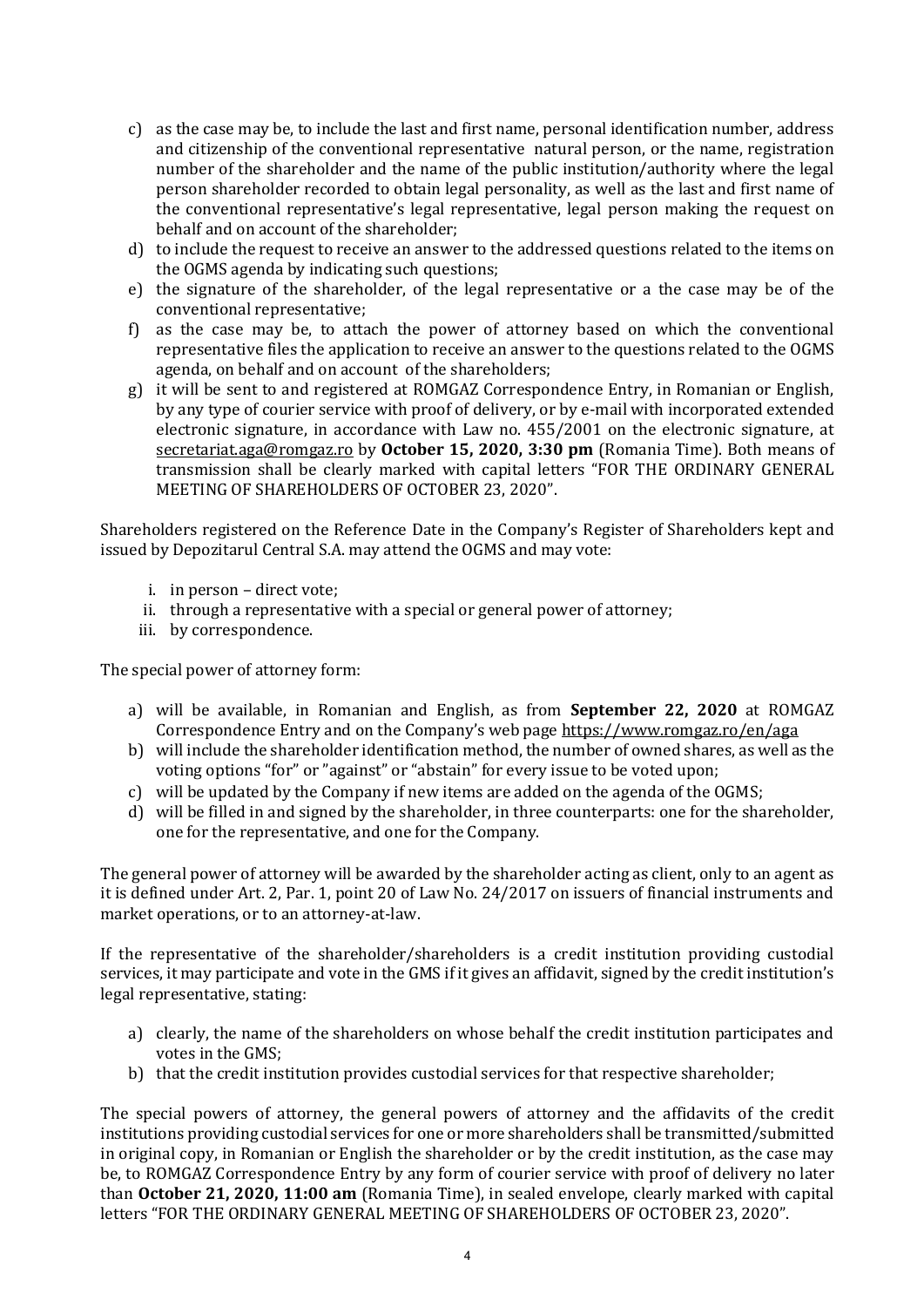The special powers of attorney, the general powers of attorney and the affidavits of the credit institutions providing custodial services for one or more shareholders, may be also sent by e-mail to the company at: [secretariat.aga@romgaz.ro](mailto:secretariat.aga%40romgaz.ro) having attached an incorporated extended electronic signature in accordance with Law No. 455/2001 on electronic signature, no later than **October 21, 2020, 11:00 am** (Romania Time).

The capacity as legal representative may be also proved by providing an excerpt issued by the Trade Register (or by another institution of similar authority of the resident country of the shareholder being a foreign legal person), in original or certified true copy, in case the shareholder did not provide, for whatever reason, appropriate information on his or her legal representative, to Depozitarul Central SA/participant, within 3 months from the date of his or her appointment/replacement.

Documents proving the capacity as legal representative, prepared in a foreign language other than English, will be accompanied by their certified translation into Romanian or English.

The shareholders of the Company may vote by correspondence, prior to OGMS, by using the voting ballot form for the vote by correspondence (the "Voting Ballot").

The Voting Ballot:

- a) will be available, in Romanian and English, as from **September 22, 2020** at ROMGAZ Correspondence Entry and on the Company's web page ([https://www.romgaz.ro/en/aga\)](https://www.romgaz.ro/en/aga);
- b) will provide the shareholder's identification method, the number of owned shares and the voting options "for" or "against" or "abstain" for each issue to be voted upon;
- c) will be updated by the Company if new items are added on the agenda of the OGMS;

The Voting Ballots shall be transmitted as original copies, in Romanian or English, to ROMGAZ Correspondence Entry, by any form of courier service with proof of delivery, or by e-mail at: [secretariat.aga@romgaz.ro,](mailto:secretariat.aga%40romgaz.ro) having attached an incorporated extended electronic signature in accordance with Law No. 455/2001 on electronic signature, no later **October 21, 2020, 11:00 am**  (Romania Time), clearly marked with capital letters "FOR THE ORDINARY GENERAL MEETING OF SHAREHOLDERS OF OCTOBER 23, 2020".

If new items are added on the Agenda, after publishing the Convening Notice, the templates of the special power of attorney and Voting Ballot will be available at ROMGAZ Correspondence Entry and on the Company web page [\(https://www.romgaz.ro/en/aga\)](https://www.romgaz.ro/en/aga), as from **October 12, 2020**.

The Voting Ballots/ special or general powers of attorn+ey which are not received at ROMGAZ Correspondence Entry or by e-mail until **October 21, 2020, 11:00 am** (Romania Time) shall not be counted towards the quorum and the votes validly cast in the OGMS.

If the agenda is supplemented/ updated and the shareholders do not submit their updated power of attorney and/or Voting Ballots, the special power of attorney and the Voting Ballots submitted prior to supplementation/update of the agenda shall be taken into account, only for the items included in the initial agenda, also included in the supplemented/updated agenda, for which they were issued.

Shareholders access in the meeting room, authorized to attend the OGMS, is allowed based on simple proof of identity, as follows:

- a) in case of shareholders being natural persons based on the identity document;
- b) in case of legal representative of the shareholder, legal person based on the identity document or of documents certifying the quality as legal representative of the shareholder legal person;
- c) in case of a conventional representative, the documents provided at letters a) or b) above, together with the special or general power of attorney.